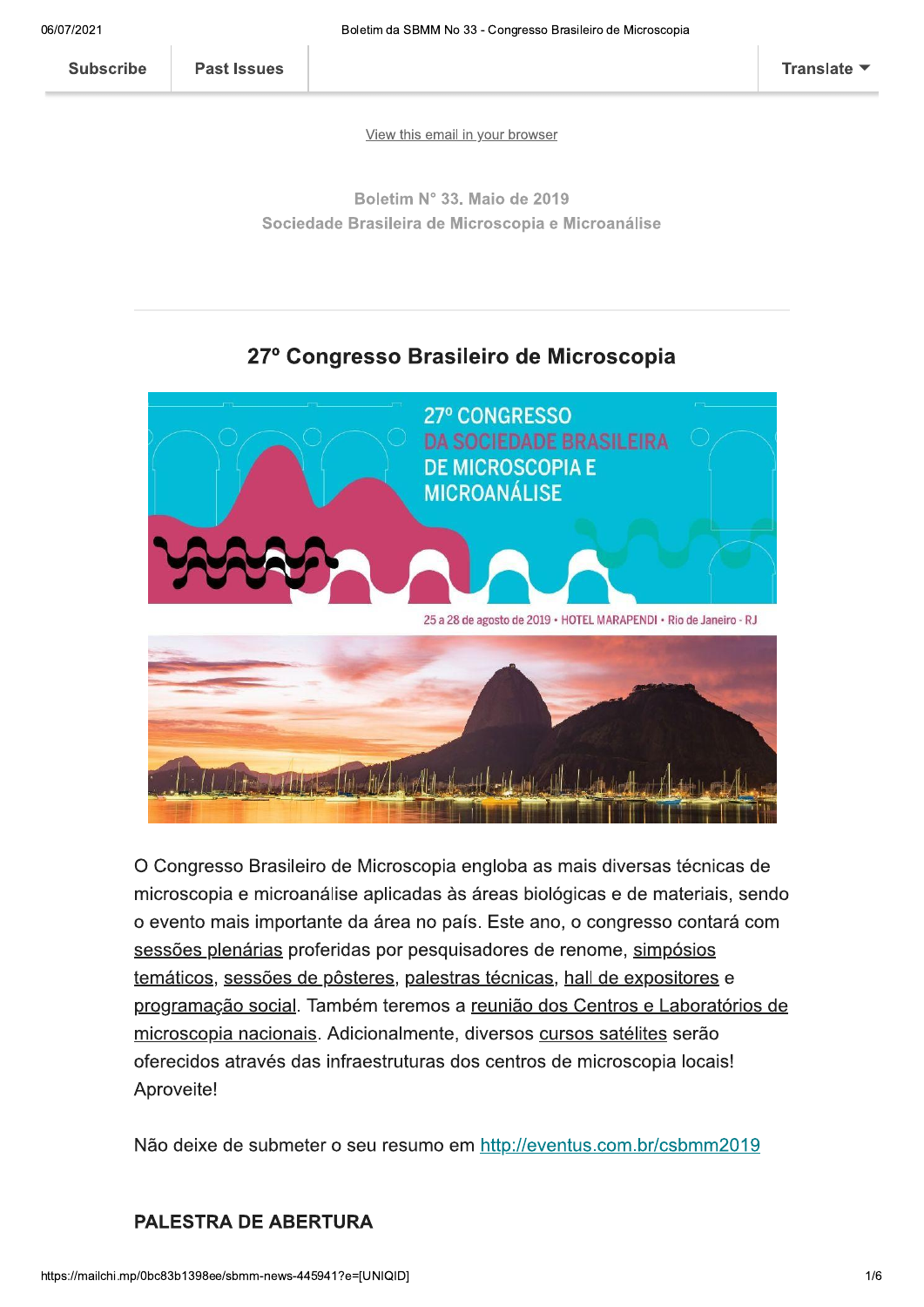

Dr. Harry Westfahl Jr. Scientific Director of the Brazilian Synchrotron Light Laboratory CNPEM, Brazil

### **SESSÕES PLENÁRIAS**



Prof. Dr. Angus Kirkland (University of Oxford, United Kingdom) "Dynamic TEM Developments for Improved Understanding of Reactions and Processes in 2D Materials"



Dr. Fabio Nudelman (University of Edinburgh, United Kingdom) "Characterizing the Structure and Functionality of Organic Matrices of Mineralised Tissues Using Cryo-electron Microscopy"



Prof. Dr. Dagmar Gerthsen (Karlsruhe Institute of Technology, Germany) "Correlative STEM and SEM Imaging of Nanostructured Materials in a Scanning Electron Microscope"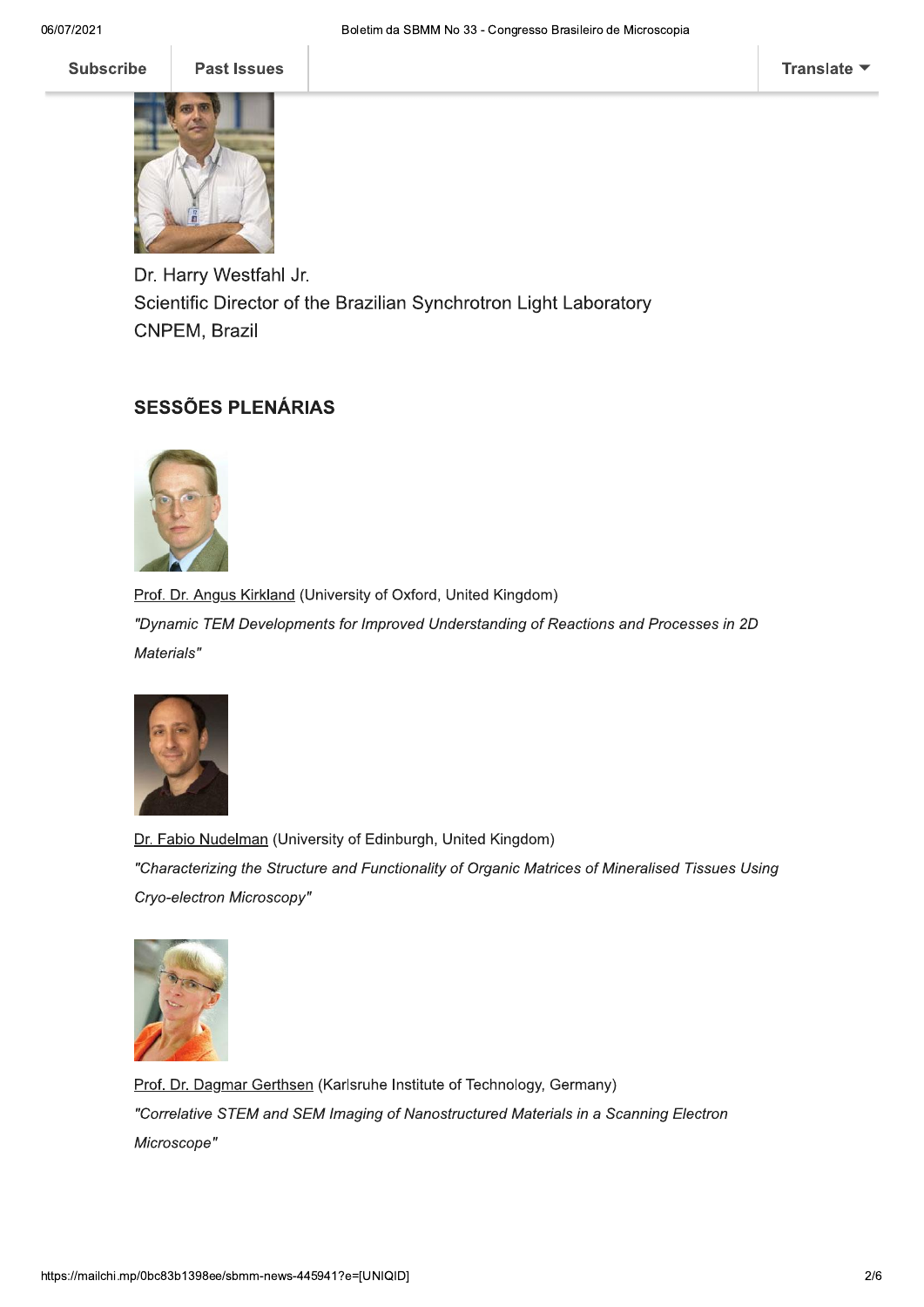**Subscribe** 

**Past Issues** 



Dr. José Javier Conesa (ALBA Synchrotron Light Source, Spain)

"Cryo soft X-ray nanotomography for chemical elements detection in biological samples"



Prof. Dr. Gianluigi Botton (Mc Master University, Canada) "New Developments in EELS at High Energy Resolution: exploring the impact of direct electron detectors, machine learning on functional materials research."



Prof. Dr. Marin Van Heel (CNPEM, BR/Leiden University, NL, Imperial College London, UK) "Atomic Structures of Biological Macro-molecules by Single-Particle Cryo-EM"

#### **SIMPÓSIOS – BIOLOGIA**

- B-01) TEM and STEM Imaging of Biological Samples
- B-02) Scanning Microscopy Using Electrons and lons
- B-03) Analytical Electron Microscopy in Biology
- B-04) Cryo-electron Microscopy and Structural Biology
- B-05) Advances in Sample Preparation/Instrumentation and Techniques for Biological Sciences
- B-06) 3D-reconstruction in TEM and SEM
- B-07) Dynamic Cell and Molecular Biology
- B-08) SPM for the Study of Biological Materials
- B-09) Miscellaneous

Techniques: TEM, STEM, EELS, EDS, Spectrum Imaging, Electron Diffraction, SEM, FIB-SEM, HIM, Ion Microscopy, Scanning Strategies, Large Field SEM, TEM/STEM Tomography, Cryo-TEM, Analytical Cryo-TEM, Single Particle Reconstruction, Instrumentation for SPR, Direct Electron, Immunocytochemistry, Cryo-preparation Methods for Electron Microscopy, Cryo-tomography, SBF, Analytical Tomography, Light Microscopy, Live imaging, Intravital and Lightsheet Microscopy, Fluorescence Polarization and Quench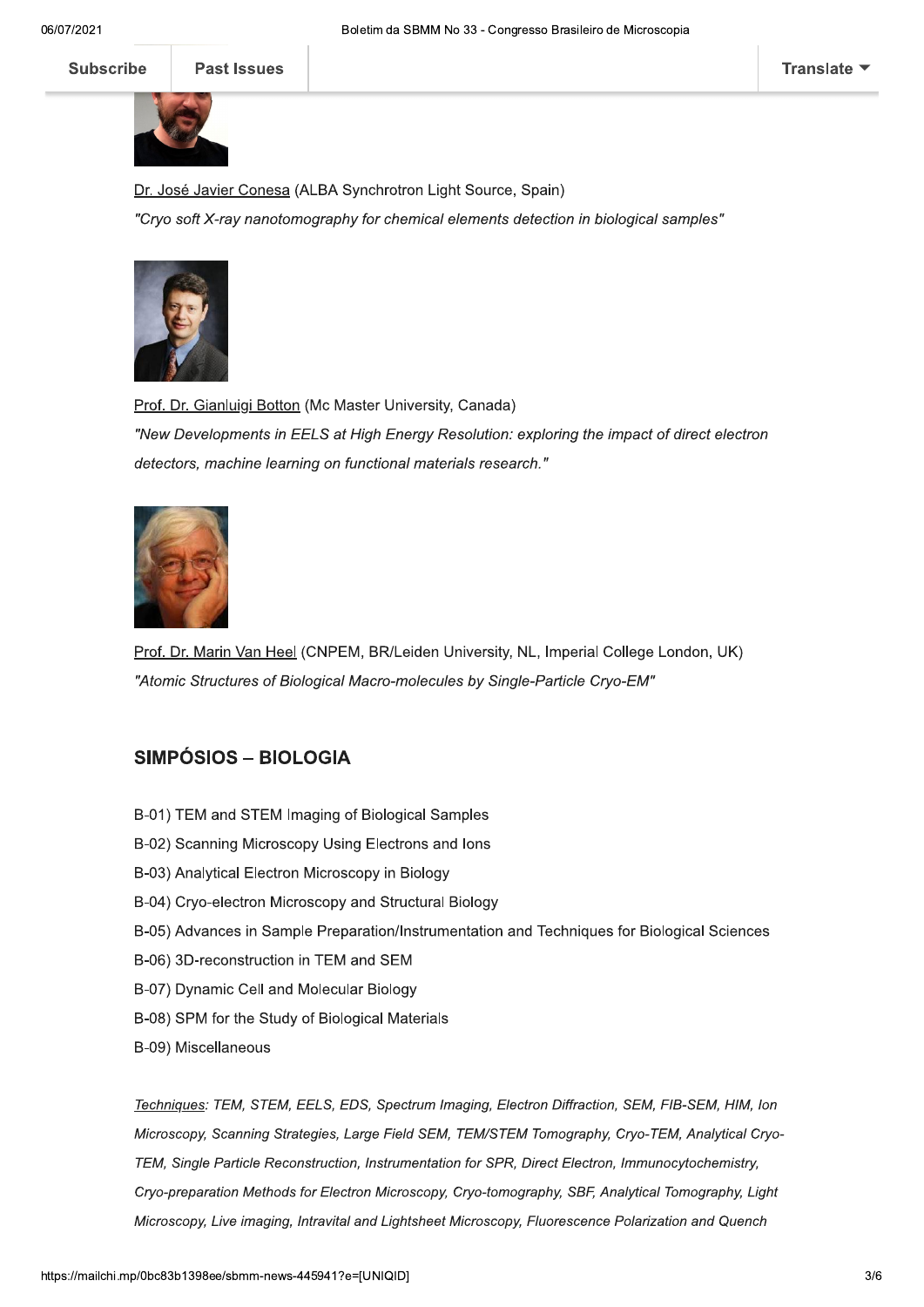#### SIMPÓSIOS - MATERIAIS

 $W$ -01) Transmission Electron Microscopy and Spectroscopy of Nanostructured and Engineering Materiais

e:1.4.Hop:10.0.1.100;Spiloe: Hookee:9;Tig1;Sinoegiipe:Solomiyane ingil volitoii:Timijoioi

- M-02) Scanning Electron Microscopy, Microanalysis and 3D Tecnniques
- M-03) Analysis and Modification of Materials with Electron and Ion Beams
- $W$ -04) Electron Diffraction Mapping in Materials Characterization in SEM and TEM
- M-05) Correlative and Optical Microscopy Applications
- m-06) Scanning Probe Microscopy (SPM) Applications
- M-07) Any Other Techniques Related to Microscopy and Analysis
- M-08) Electron Microscopy of Catalytic Materials
- M-09) Electron Microscopy Techniques Applied to Metallurgy

Techniques: TEM, STEM, EELS, EDS, Spectrum Imaging, Diffraction, TEM/STEM Tomography, Synchrotron Techniques, SEM, Microprobe, EDS, WDS, Cathodoluminescence, Scanning Strategies, Stereo Microscopy, FIB-SEM, 3D Reconstruction, X-ray Tomography, Ion-microscopy, Microprobe, Ion Beam Techniques, EBSD, t-EBSD (TKD), Precession Electron Diffraction, Automatic orientation and phase mapping, Optical Microscopy, Metallography, Fluorescence Microscopy, Image Analysis, Correlative Microscopy, STM, AFM, TERS, Force Spectroscopy, Raman, Electron spectroscopy.

#### Palestrantes Convidados dos Simpósios - a confirmar

#### CURSOS PRÉ/PÓS-CONGRESSO

#### CBPF - JEOL

e Força Atômica<br>!<br>sbmm-news-445941?e=[UNIQID] Curso Pratico de Microscopia Eletronica de Varredura: Aplicações em "Ultra Low KV"  $INMETRO - THERMO FISHER$ Microscopia Eletronica de Transmissão Avançãda: STEM Corrigido com EELS Monocromado.  $INMETRO - ZEISS$ Aplicações de Feixes de lons Focalizados: do Galio ao Hello. CENABIO/UFRJ - HITACHI Principios de Microscopia Eletronica de Transmissão Biológica: Teoria e Pratica PUC/RJ Introdução ao Processamento de Imagens 2D e 3D PUC/RJ Microscopia de Força Atômica COPPE/UFRJ a confirmar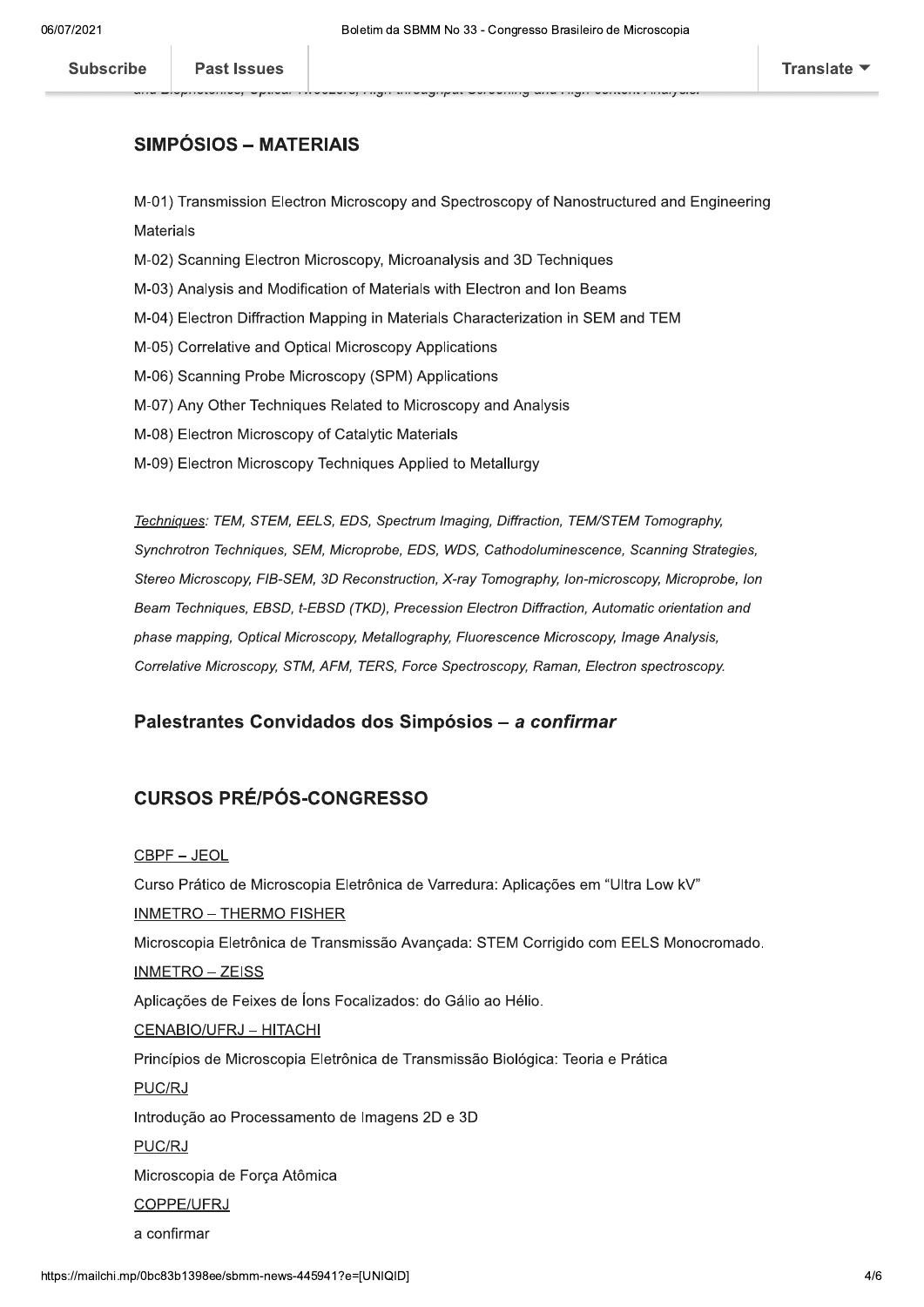- Cristalografia e Difração de Elétrons
- Por que EELS?

SUBMISSÃO DE RESUMOS EM http://eventus.com.br/csbmm2019

# **PATROCÍNIO E APOIO**